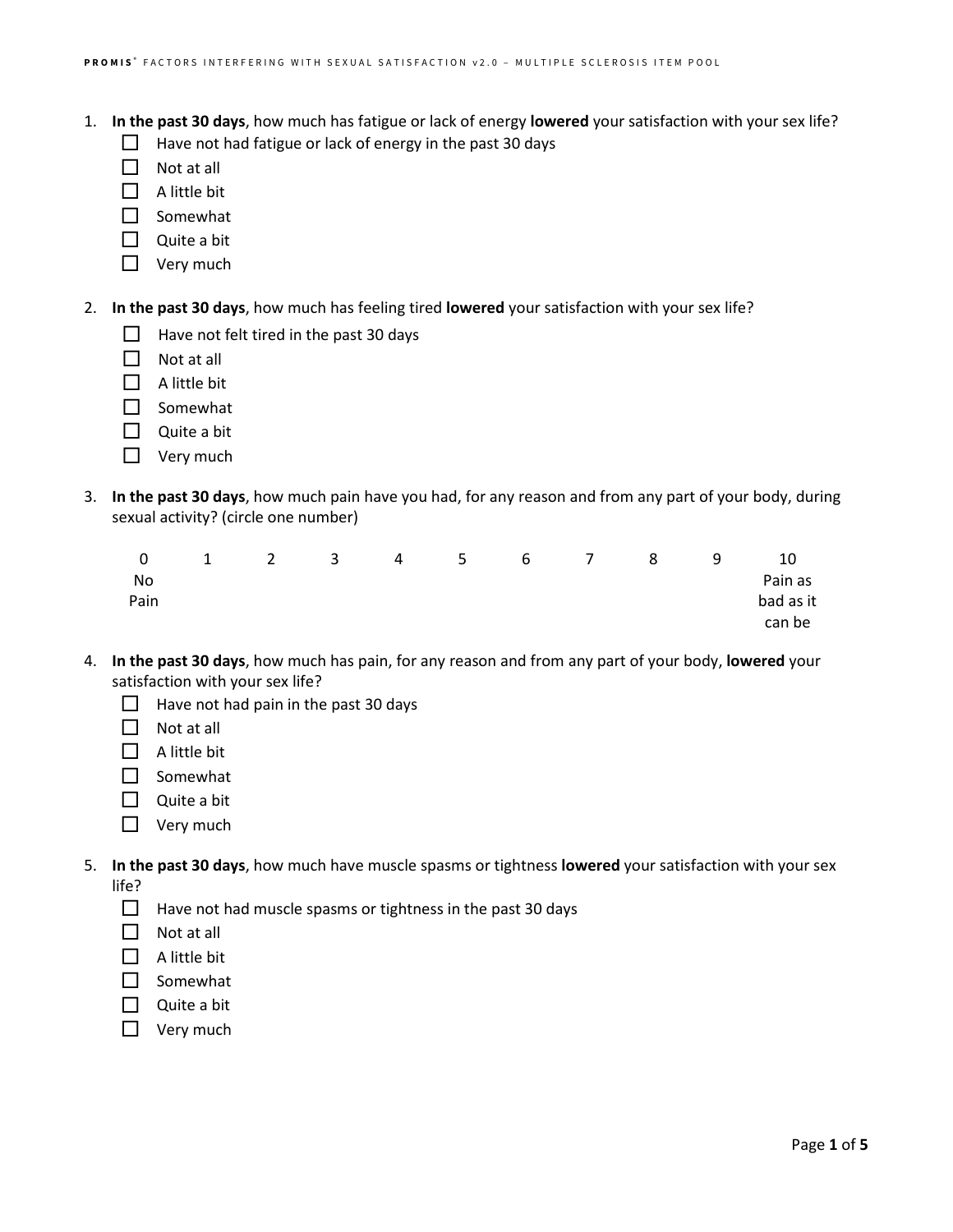- 6. **In the past 30 days**, how much have problems moving your body the way you want to **lowered** your satisfaction with your sex life?
	- Have not had problems moving my body the way I want to in the past 30 days
	- $\Box$  Not at all
	- $\Box$  A little bit
	- $\Box$  Somewhat
	- $\Box$  Quite a bit
	- $\Box$  Very much
- 7. **In the past 30 days**, how much has numbness, lack of feeling, or altered sensation in your genitals **lowered** your satisfaction with your sex life?
	- $\Box$  Have not had numbness, lack of feeling, or altered sensation in my genitals in the past 30 days
	- $\Box$  Not at all
	- $\Box$  A little bit
	- $\Box$  Somewhat
	- $\Box$  Quite a bit
	- $\Box$  Very much
- 8. **In the past 30 days**, how much has incontinence **lowered** your satisfaction with your sex life? (Incontinence is losing control of your bladder or bowels and accidentally leaking pee or poop.)
	- $\Box$  Have not had incontinence in the past 30 days
	- $\Box$  Not at all
	- $\Box$  A little bit
	- $\Box$  Somewhat
	- $\Box$  Quite a bit
	- $\Box$  Very much
- 9. **In the past 30 days**, how much have problems with your bowels (e.g., gas, diarrhea, constipation) **lowered** your satisfaction with your sex life?
	- $\Box$  Have not had problems with my bowels in the past 30 days
	- $\Box$  Not at all
	- $\Box$  A little bit
	- $\Box$  Somewhat
	- $\Box$  Quite a bit
	- $\Box$  Very much
- 10. **In the past 30 days**, how much have prescription medications **lowered** your satisfaction with your sex life? (Do not include any medications you take to improve your sex life.)
	- $\Box$  Have not taken prescription medications in the past 30 days
	- $\Box$  Not at all
	- $\Box$  A little bit
	- $\Box$  Somewhat
	- $\Box$  Quite a bit
	- $\Box$  Very much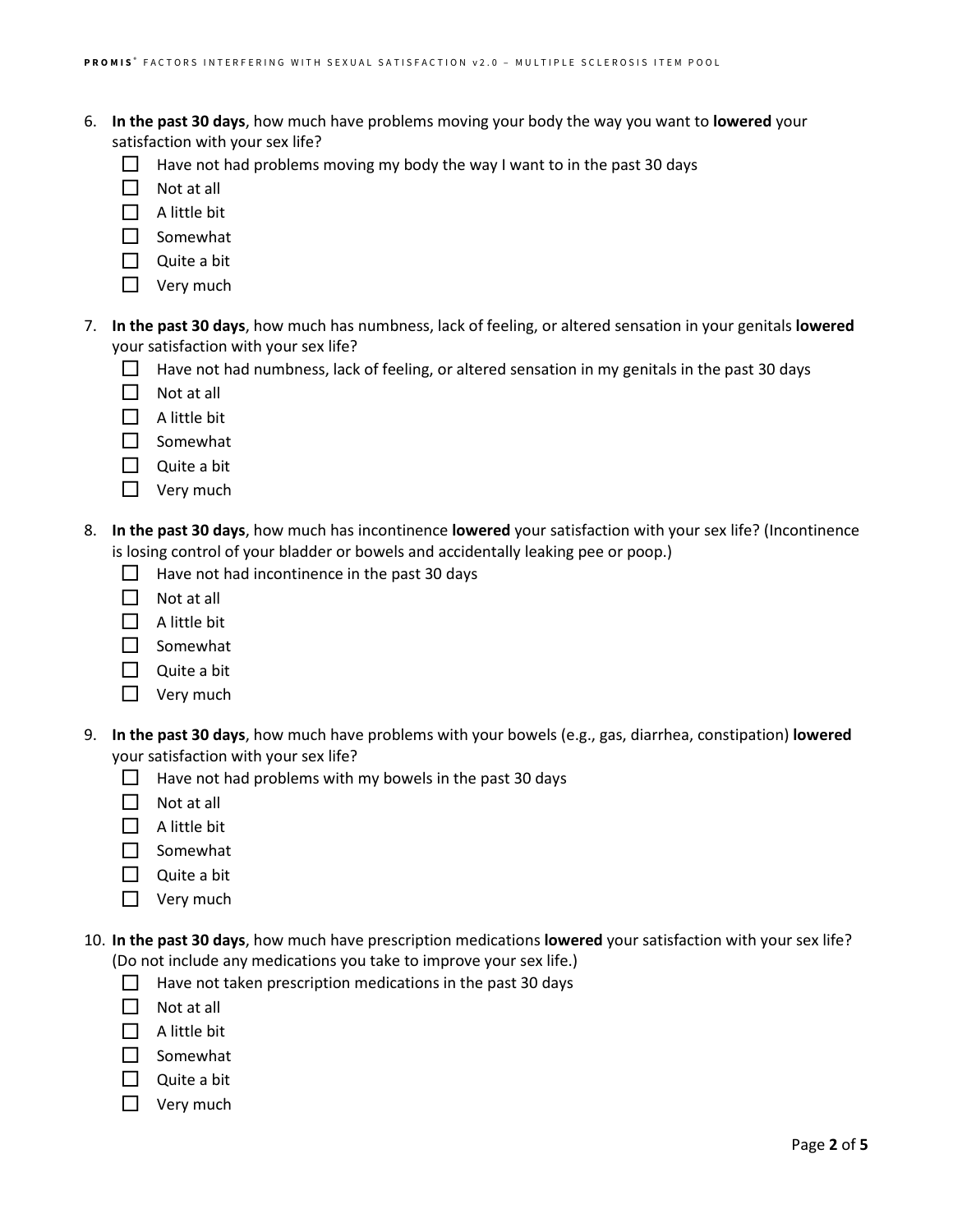- 11. **In the past 30 days**, how much has a medical device **lowered** your satisfaction with your sex life? (For example, foley catheter, iliostomies, wheel chair, braces, a port, colostomy bag, oxygen tank, or insulin pump.)
	- $\Box$  I don't use a medical device in bed during sex
	- $\Box$  Have not had a medical device in the past 30 days
	- $\Box$  Not at all
	- $\Box$  A little bit
	- $\square$  Somewhat
	- $\Box$  Quite a bit
	- $\Box$  Very much

12. **In the past 30 days**, how much has feeling depressed **lowered** your satisfaction with your sex life?

- $\Box$  Have not felt depressed in the past 30 days
- $\Box$  Not at all
- $\Box$  A little bit
- $\Box$  Somewhat
- $\Box$  Quite a bit
- $\Box$  Very much

13. **In the past 30 days**, how much has feeling sad or unhappy **lowered** your satisfaction with your sex life?

- $\Box$  Have not felt sad or unhappy in the past 30 days
- $\Box$  Not at all
- $\Box$  A little bit
- $\Box$  Somewhat
- $\Box$  Quite a bit
- $\Box$  Very much
- 14. **In the past 30 days**, how much have memories of traumatic experiences **lowered** your satisfaction with your sex life? (e.g., rape, sexual assault/abuse, or other forms of sexual violence.)
	- $\Box$  Have not had traumatic experiences
	- $\Box$  Not at all
	- $\Box$  A little bit
	- $\Box$  Somewhat
	- $\Box$  Quite a bit
	- $\Box$  Very much
- 15. **In the past 30 days**, how much has feeling anxious or stressed **lowered** your satisfaction with your sex life?
	- $\Box$  Have not felt anxious or stressed in the past 30 days
	- $\Box$  Not at all
	- $\Box$  A little bit
	- $\Box$  Somewhat
	- $\Box$  Quite a bit
	- $\Box$  Very much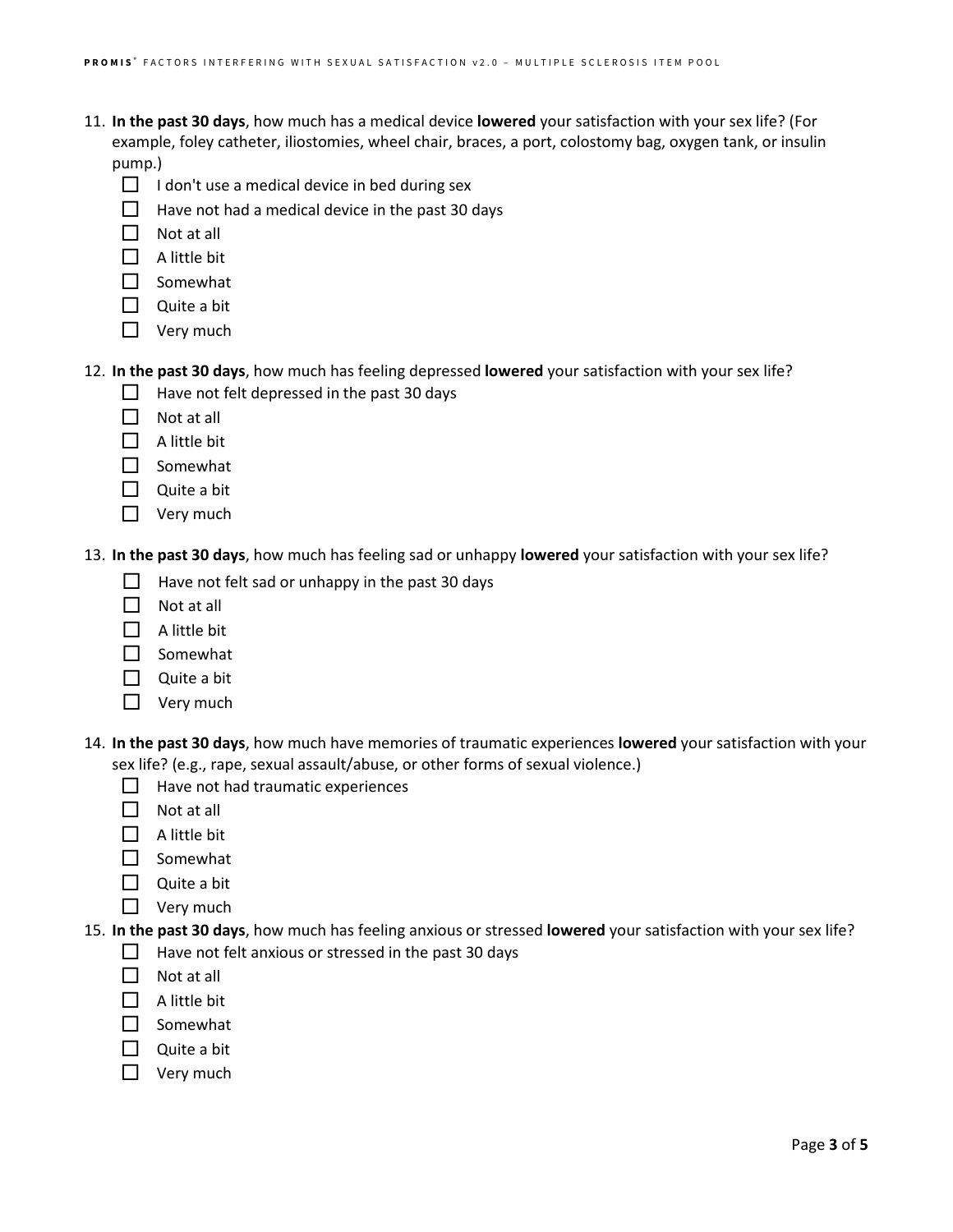16. **In the past 30 days**, how much has worry about satisfying a partner **lowered** your satisfaction with your sex

- life?
	- $\Box$  Not at all
	- $\Box$  A little bit
- $\Box$  Somewhat
- Quite a bit
- $\Box$  Very much
- 17. **In the past 30 days**, how much have issues with your partner **lowered** your satisfaction with your sex life? (For example, relationship problems, not feeling attracted to your partner, your partner's health, or your partner's ability to have sexual activity.)
	- $\Box$  No partner
	- $\Box$  Have not had issues with my partner in the past 30 days
	- $\Box$  Not at all
	- $\Box$  A little bit
	- $\square$  Somewhat
	- $\Box$  Quite a bit
	- $\Box$  Very much

18. **In the past 30 days**, how much has feeling distracted **lowered** your satisfaction with your sex life?

- $\Box$  Have not felt distracted in the past 30 days
- $\Box$  Not at all
- $\Box$  A little bit
- $\Box$  Somewhat
- $\Box$  Quite a bit
- $\Box$  Very much

19. **In the past 30 days**, how much has weight gain **lowered** your satisfaction with your sex life?

- $\Box$  Have not had weight gain
- $\Box$  Not at all
- $\Box$  A little bit
- $\square$  Somewhat
- Quite a bit
- $\Box$  Very much